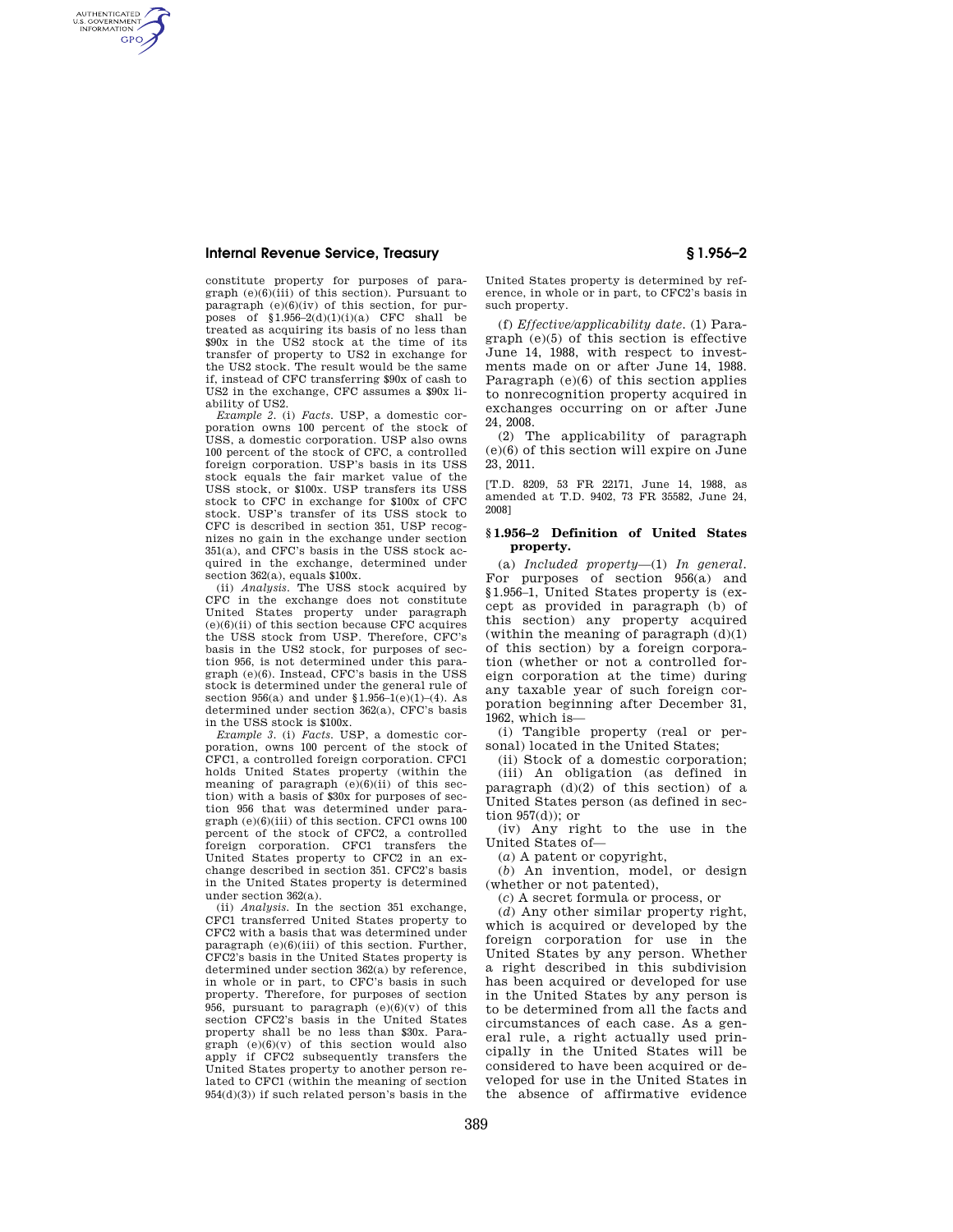showing that the right was not so acquired or developed for such use.

(2) *Illustrations.* The application of the provisions of this paragraph may be illustrated by the following examples:

*Example 1.* Foreign corporation R uses as a taxable year a fiscal year ending on June 30. Corporation R acquires on June 1, 1963, and holds on June 30, 1963, \$100,000 of tangible property (not described in section 956(b)(2)) located in the United States. Corporation R's aggregate investment in United States property at the close of its taxable year ending June 30, 1963, is zero since the property which is acquired on June 1, 1963, is not acquired during a taxable year of R Corporation beginning after December 31, 1962. Assuming no change in R Corporation's aggregate investment in United States property during its taxable year ending June 30, 1964, R Corporation's increase in earnings invested in United States property for such taxable year is zero.

*Example 2.* Foreign corporation S uses the calendar year as a taxable year and is a controlled foreign corporation for its entire taxable year 1965. Corporation S is not a controlled foreign corporation at any time during its taxable years 1963 and 1964. Corporation S owns on December 31, 1964, \$100,000 of tangible property (not described in section 956(b)(2)) located in the United States which it acquires during taxable years beginning after December 31, 1962. Corporation S's aggregate investment in United States property on December 31, 1964, is \$100,000. Corporation S's current and accumulated earnings and profits (determined as provided in paragraph (b) of §1.956–1) as of December 31, 1964, are in excess of \$100,000. Assuming no change in S Corporation's aggregate investment in United States property during its taxable year 1965, S Corporation's increase in earnings invested in United States property for such taxable year is zero.

*Example 3.* Foreign corporation T uses the calendar year as a taxable year and is a controlled foreign corporation for its entire taxable years 1963, 1964, and 1966. At December 31, 1964, T Corporation's investment in United States property is \$100,000. Corporation T is not a controlled foreign corporation at any time during its taxable year 1965 in which it acquires \$25,000 of tangible property (not described in section  $956(b)(2)$ ) located in the United States. On December 31, 1965, T Corporation holds the United States property of \$100,000 which it held on December 31, 1964, and, in addition, the United States property acquired in 1965. Corporation T's aggregate investment in United States property at December 31, 1965, is \$125,000. Corporation T's current and accumulated earnings and profits (determined as provided in

# **§ 1.956–2 26 CFR Ch. I (4–1–10 Edition)**

paragraph (b) of §1.956–1) as of December 31, 1965, are in excess of \$125,000, and T Corporation pays no amount during 1965 to which section 959 (c)(1) applies. Assuming no change in T Corporation's aggregate investment in United States property during its taxable year 1966, T Corporation's increase in earnings invested in United States property for such taxable year is zero.

(3) *Property owned through partnership.* For purposes of section 956, if a controlled foreign corporation is a partner in a partnership that owns property that would be United States property, within the meaning of paragraph (a)(1) of this section, if owned directly by the controlled foreign corporation, the controlled foreign corporation will be treated as holding an interest in the property equal to its interest in the partnership and such interest will be treated as an interest in United States property. This paragraph (a)(3) applies to taxable years of a controlled foreign corporation beginning on or after July 23, 2002.

(b) *Exceptions*—(1) *Excluded property.*  For purposes of section 956(a) and paragraph (a) of this section, United States property does not include the following types of property held by a foreign corporation:

(i) Obligations of the United States.

(ii) Money.

(iii) Deposits with persons carrying on the banking business, unless the deposits serve directly or indirectly as a pledge or guarantee within the meaning of paragraph (c) of this section. See paragraph  $(e)(2)$  of §1.956-1.

(iv) Property located in the United States which is purchased in the United States for export to, or use in, foreign countries. For purposes of this subdivision, property to be used outside the United States will be considered property to be used in a foreign country. Whether property is of a type described in this subdivision is to be determined from all the facts and circumstances in each case. Property which constitutes export trade assets within the meaning of section  $971(c)(2)$ and paragraph  $(c)(3)$  of §1.971–1 will be considered property of a type described in this subdivision.

(v) Any obligation (as defined in paragraph  $(d)(2)$  of this section) of a United States person (as defined in section 957(d)) arising in connection with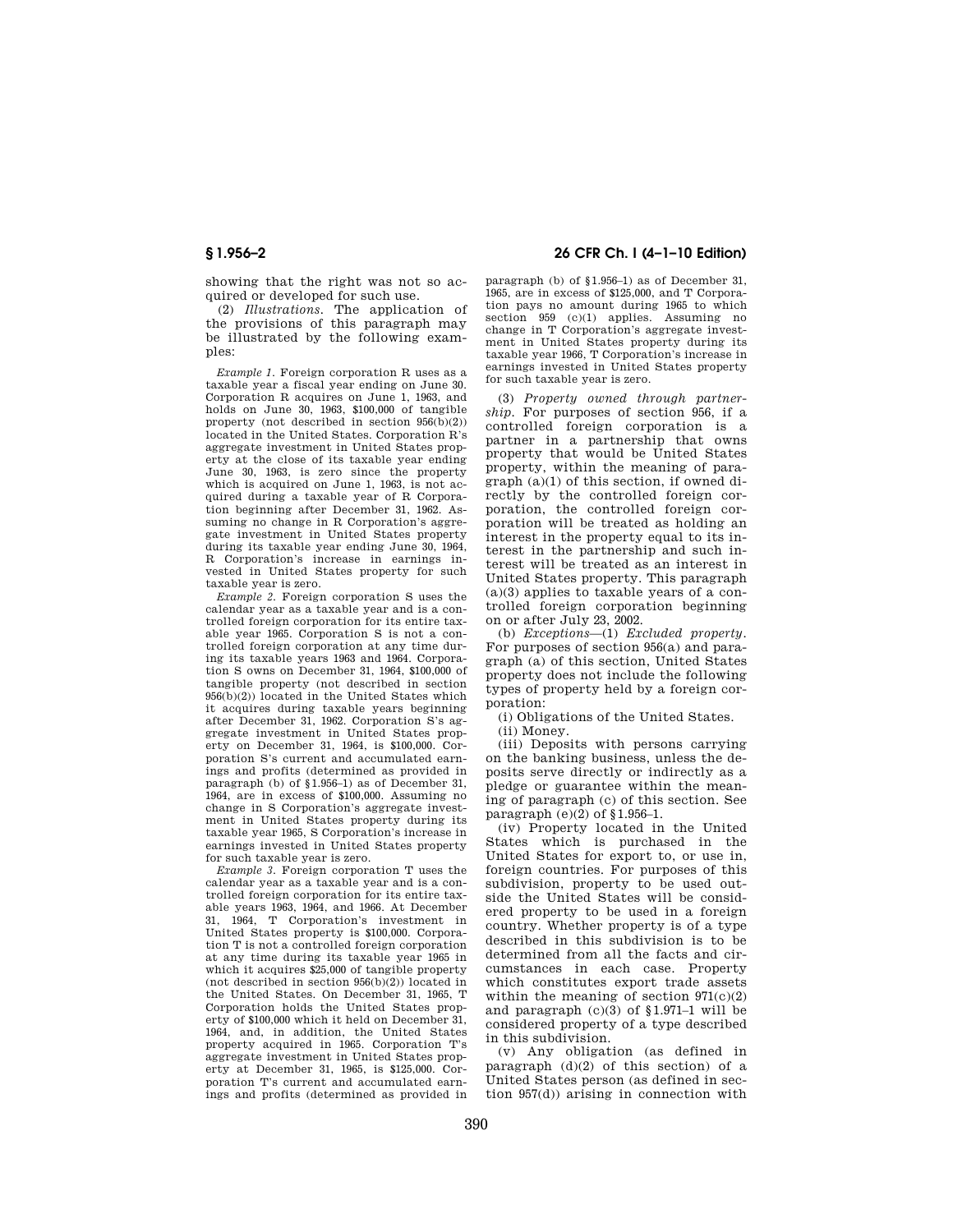### **Internal Revenue Service, Treasury § 1.956–2**

the sale or processing of property if the amount of such obligation outstanding at any time during the taxable year of the foreign corporation does not exceed an amount which is ordinary and necessary to carry on the trade or business of both the other party to the sale or processing transaction and the United States person, or, if the sale or processing transaction occurs between related persons, would be ordinary and necessary to carry on the trade or business of both the other party to the sale or processing transaction and the United States person if such persons were unrelated persons. Whether the amount of an obligation described in this subdivision is ordinary and necessary is to be determined from all the facts and circumstances in each case.

(vi) [Reserved] For further guidance, see §1.956–2T(b)(1)(vi).

(vii) An amount of assets described in paragraph (a) of this section of an insurance company equivalent to the unearned premiums or reserves which are ordinary and necessary for the proper conduct of that part of its insurance business which is attributable to contracts other than those described in section 953(a)(1) and the regulations thereunder. For purposes of this subdivision, a reserve will be considered ordinary and necessary for the proper conduct of an insurance business if, under the principles of paragraph (c) of §1.953–4, such reserve would qualify as a reserve required by law. See paragraph (d)(3) of §1.954–2 for determining, for purposes of this subdivision, the meaning of insurance company and of unearned premiums.

(viii) For taxable years beginning after December 31, 1975, the voting or nonvoting stock or obligations of an unrelated domestic corporation. For purposes of this subdivision, an unrelated domestic corporation is a domestic corporation which is neither a United States shareholder (as defined in section 951(b)) of the controlled foreign corporation making the investment, nor a corporation 25 percent or more of whose total combined voting power of all classes of stock entitled to vote is owned or considered as owned (within the meaning of section 958 (b)) by United States shareholders of the controlled foreign corporation making

the investment. The determination of whether a domestic corporation is an unrelated corporation is made immediately after each acquisition of stock or obligations by the controlled foreign corporations.

(ix) For taxable years beginning after December 31, 1975, movable drilling rigs or barges and other movable exploration and exploitation equipment (other than a vessel or an aircraft) when used on the Continental Shelf (as defined in section 638) of the United States in the exploration for, development, removal, or transportation of natural resources from or under ocean waters. Property used on the Continental Shelf includes property located in the United States which is being constructed or is in storage or in transit within the United States for use on the Continental Shelf. In general, the type of property which qualifies for the exception under this subdivision includes any movable property which would be entitled to the investment credit if used outside the United States in certain geographical areas of the Western Hemisphere pursuant to section  $48(a)(2)(B)(x)$  (without reference to sections 49 and 50).

(x) An amount of—

(*a*) A controlled foreign corporation's assets described in paragraph (a) of this section equivalent to its earnings and profits which are accumulated after December 31, 1962, and are attributable to items of income described in section 952(b) and the regulations thereunder, reduced by the amount of

(*b*) The earnings and profits of such corporation which are applied in a taxable year of such corporation beginning after December 31, 1962, to discharge a liability on property, but only if the liability was in existence at the close of such corporation's taxable year immediately preceding its first taxable year beginning after December 31, 1962, and the property would have been United States property if it had been acquired by such corporation immediately before such discharge.

For purposes of this subdivision, distributions made by such corporation for any taxable year shall be considered first made out of earnings and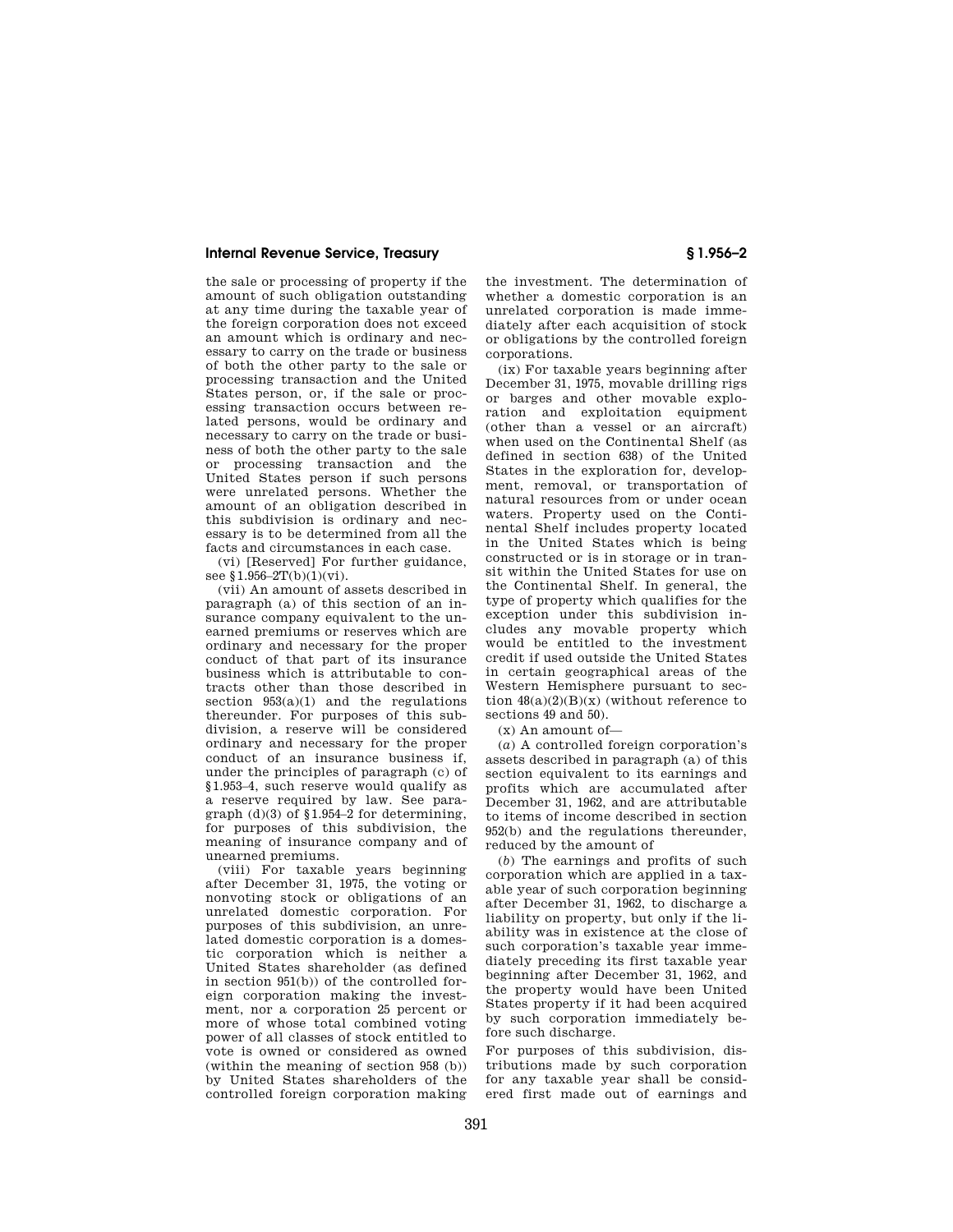profits for such year other than earnings and profits referred to in (*a*) of this subdivision.

(2) *Statement required.* If a United States shareholder of a controlled foreign corporation excludes any property from the United States property of such controlled foreign corporation on the ground that section  $956(b)(2)$  applies to such excluded property, he shall attach to his return a statement setting forth, by categories described in paragraph  $(a)(1)$  of this section, the amount of United States property of the controlled foreign corporation and, by categories described in subparagraph (1) of this paragraph, the amount of such property which is excluded.

(c) *Treatment of pledges and guarantees*—(1) *General rule.* Except as provided in subparagraph (4) of this paragraph, any obligation (as defined in paragraph  $(d)(2)$  of this section) of a United States person (as defined in section  $957(d)$ ) with respect to which a controlled foreign corporation is a pledgor or guarantor shall be considered for purposes of section 956(a) and paragraph (a) of this section to be United States property held by such controlled foreign corporation.

(2) *Indirect pledge or guarantee.* If the assets of a controlled foreign corporation serve at any time, even though indirectly, as security for the performance of an obligation of a United States person, then, for purposes of paragraph (c)(1) of this section, the controlled foreign corporation will be considered a pledgor or guarantor of that obligation. For this purpose the pledge of stock of a controlled foreign corporation will be considered as the indirect pledge of the assets of the corporation if at least 66 2/3 percent of the total combined voting power of all classes of stock entitled to vote is pledged and if the pledge of stock is accompanied by one or more negative covenants or similar restrictions on the shareholder effectively limiting the corporation's discretion with respect to the disposition of assets and the incurrence of liabilities other than in the ordinary course of business. This paragraph (c)(2) applies only to pledges and guarantees which are made after September 8, 1980. For purposes of this paragraph  $(c)(2)$  a refinancing shall be

# **§ 1.956–2 26 CFR Ch. I (4–1–10 Edition)**

considered as a new pledge or guarantee.

(3) *Illustrations.* The following examples illustrate the application of this paragraph (c):

*Example 1.* A, a United States person, borrows \$100,000 from a bank in foreign country X on December 31, 1964. On the same date controlled foreign corporation R pledges its assets as security for A's performance of A's obligation to repay such loan. The place at which or manner in which A uses the money is not material. For purposes of paragraph (b) of §1.956–1, R Corporation will be considered to hold A's obligation to repay the bank \$100,000, and, under the provisions of paragraph (e)(2) of §1.956–1, the amount taken into account in computing R Corporation's aggregate investment in United States property on December 31, 1964, is the unpaid principal amount of the obligation on that date  $($ \$100,000 $).$ 

*Example 2.* The facts are the same as in example 1, except that R Corporation participates in the transaction, not by pledging its assets as security for A's performance of A's obligation to repay the loan, but by agreeing to buy for \$1,00,000 at maturity the note representing A's obligation if A does not repay the loan. Separate arrangements are made with respect to the payment of the interest on the loan. The agreement of R Corporation to buy the note constitutes a guarantee of A's obligation. For purposes of paragraph (b) of §1.956–1, R Corporation will be considered to hold A's obligation to repay the bank \$100,000, and, under the provisions of paragraph (e)(2) of §1.956–1, the amount taken into account in computing R Corporation's aggregate investment in United States property on December 31, 1964, is the unpaid principal amount of the obligation on that date  $(5100,000)$ .

*Example 3.* A, a United States person, borrows \$100,000 from a bank on December 10, 1981, pledging 70 percent of the stock of X, a controlled foreign corporation, as collateral for the loan. A and X use the calendar year as their taxable year. in the loan agreement, among other things, A agrees not to cause or permit X Corporation to do any of the following without the consent of the bank:

(a) Borrow money or pledge assets, except as to borrowings in the ordinary course of business of X Corporation;

(b) Guarantee, assume, or become liable on the obligation of another, or invest in or lend funds to another;

(c) Merge or consolidate with any other corporation or transfer shares of any controlled subsidiary;

(d) Sell or lease (other than in the ordinary course of business) or otherwise dispose of any substantial part of its assets;

(e) Pay or secure any debt owing by X Corporation to A; and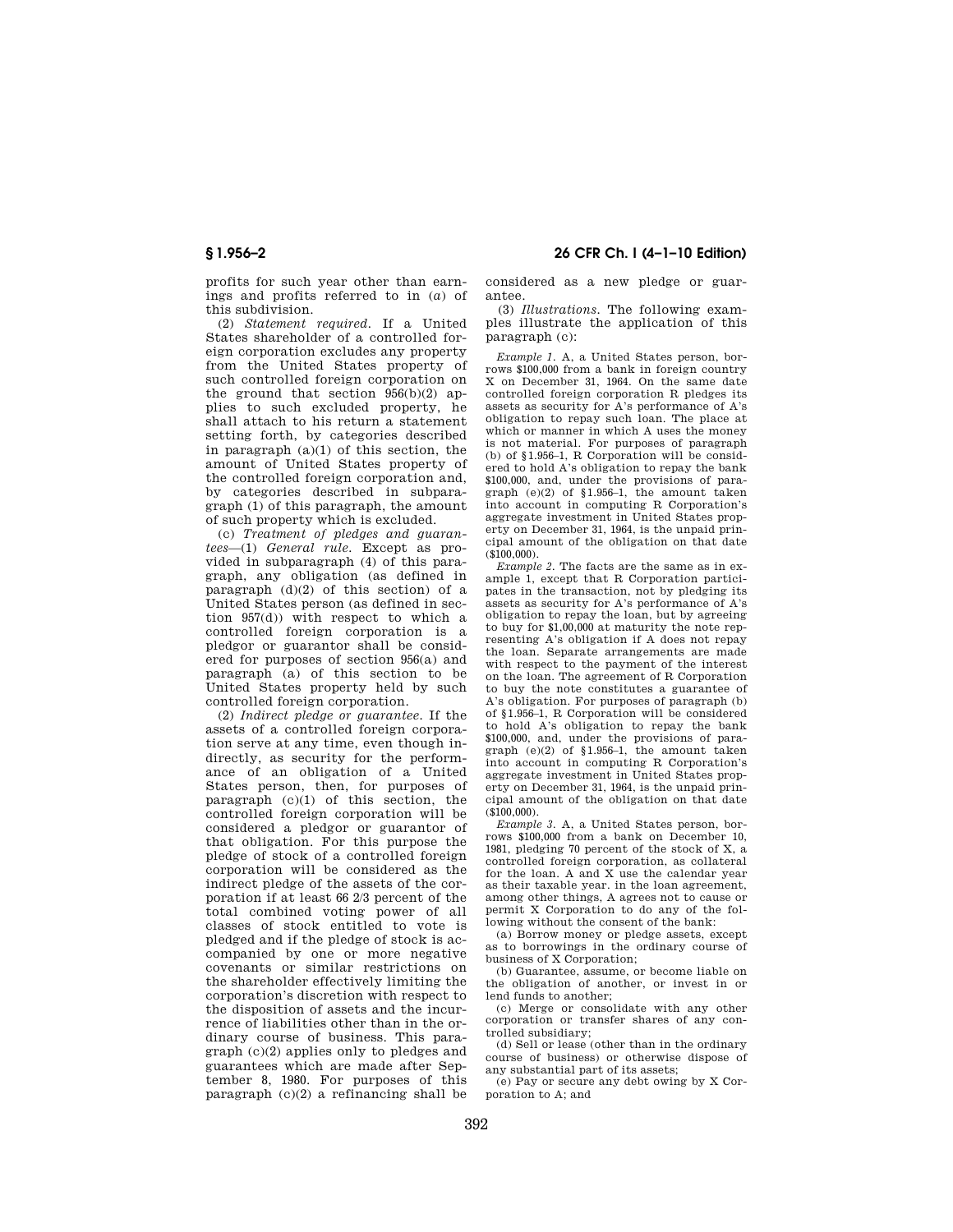### **Internal Revenue Service, Treasury § 1.956–2**

(f) Pay any dividends, except in such amounts as may be required to make interest or principal payments on A's loan from the bank.

A retains the right to vote the stock unless a default occurs by A. Under paragraph (c)(2) of this section, the assets of X Corporation serve indirectly as security for A's performance of A's obligation to repay the loan and X Corporation will be considered a pledgor or guarantor with respect to that obligation. For purposes of paragraph (b) of §1.956–1, X Corporation will be considered to hold A's obligation to repay the bank \$100,000 and under paragraph (e)(2) of §1.956–1, the amount taken into account in computing X Corporation's aggregate investment in United States property on December 31, 1981, is the unpaid principal amount of the obligation on that date.

(4) *Special rule for certain conduit financing arrangements.* The rule contained in subparagraph (1) of this paragraph shall not apply to a pledge or a guarantee by a controlled foreign corporation to secure the obligation of a United States person if such United States person is a mere conduit in a financing arrangement. Whether the United States person is a mere conduit in a financing arrangement will depend upon all the facts and circumstances in each case. A United States person will be considered a mere conduit in a financing arrangement in a case in which a controlled foreign corporation pledges stock of its subsidiary corporation, which is also a controlled foreign corporation, to secure the obligation of such United States person, where the following conditions are satisfied:

(i) Such United States person is a domestic corporation which is not engaged in the active conduct of a trade or business and has no substantial assets other than those arising out of its relending of the funds borrowed by it on such obligation to the controlled foreign corporation whose stock is pledged; and

(ii) The assets of such United States person are at all times substantially offset by its obligation to the lender.

(d) *Definitions*—(1) *Meaning of ''acquired''*—(i) *Applicable rules.* For purposes of this section—

(*a*) Property shall be considered acquired by a foreign corporation when such corporation acquires an adjusted basis in the property;

(*b*) Property which is an obligation of a United States person with respect to which a controlled foreign corporation is a pledgor or guarantor (within the meaning of paragraph (c) of this section) shall be considered acquired when the corporation becomes liable as a pledgor or guarantor or is otherwise considered a pledgor or guarantor (within the meaning of paragraph  $(c)(2)$ ) of this section); and

(*c*) Property shall not be considered acquired by a foreign corporation if—

(*1*) Such property is acquired in a transaction in which gain or loss would not be recognized under this chapter to such corporation if such corporation were a domestic corporation;

(*2*) The basis of the property acquired by the foreign corporation is the same as the basis of the property exchanged by such corporation; and

(*3*) The property exchanged by the foreign corporation was not United States property (as defined in paragraph (a)(1) of this section) but would have been such property if it had been acquired by such corporation immediately before such exchange.

(ii) *Illustrations.* The application of this subparagraph may be illustrated by the following examples:

*Example 1.* Foreign corporation R uses the calendar year as a taxable year and acquires before January 1, 1963, stock of domestic corporation M having as to R Corporation an adjusted basis of \$10,000. The stock of M Corporation is not United States property of R Corporation on December 31, 1962, since it is not acquired in a taxable year of R Corporation beginning on or after Janury 1, 1963. On June 30, 1963, R Corporation sells the M Corporation stock for \$15,000 in cash and expends such amount in acquiring stock of domestic corporation N which has as to R Corporation an adjusted basis of \$15,000. For purposes of determining R Corporation's aggregate investment in United States property on December 31, 1963, R Corporation has, by virtue of acquiring the stock of N Corporation, acquired \$15,000 of United States property.

*Example 2.* Foreign corporation S, a controlled foreign corporation for the entire period here involved, uses the calendar year as a taxable year and purchases for \$100,000 on December 31, 1963, tangible property (not described in section 956(b)(2)) located in the United States and having a remaining estimated useful life of 10 years, subject to a mortgage of \$80,000 payable in 5 annual installments. The property constitutes United